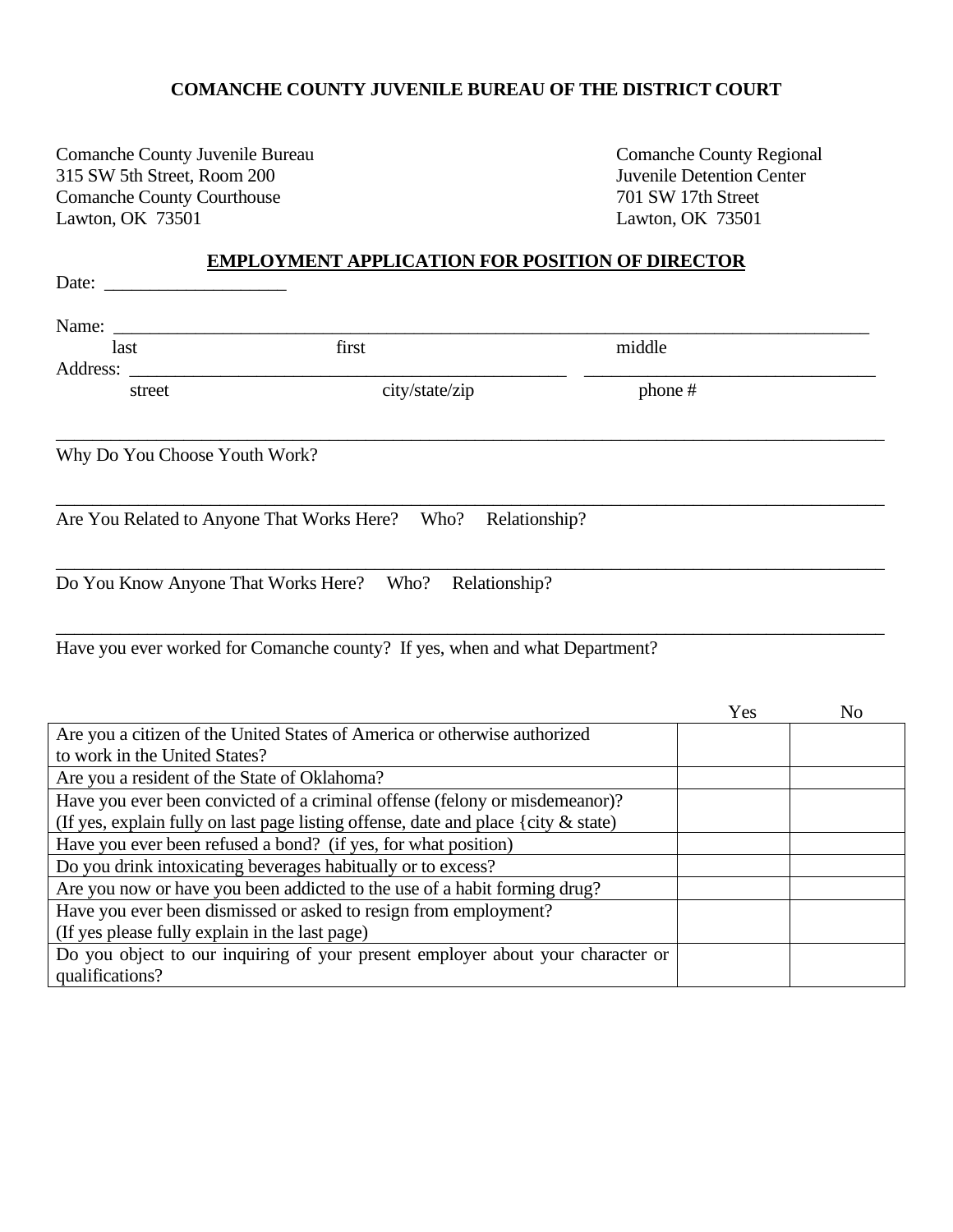## *CCJB Director Application -- Page two*

| How soon are you available for work?                                                                              |  |         |
|-------------------------------------------------------------------------------------------------------------------|--|---------|
| Would you work Saturday? Sunday? Sunday? Evenings?                                                                |  | Nights? |
| Would you have difficulty in making yourself available after hours?                                               |  |         |
| PERSONAL REFERENCES: List below four persons, not relatives, who have knowledge of your character and<br>ability. |  |         |

| NAME ADDRESS/PHONE#                                                  | OCCUPATION | YEARS KNOWN |
|----------------------------------------------------------------------|------------|-------------|
|                                                                      |            |             |
|                                                                      |            |             |
|                                                                      |            |             |
| 2. $\qquad \qquad$                                                   |            |             |
|                                                                      |            |             |
| $\frac{3}{2}$                                                        |            |             |
|                                                                      |            |             |
| 4. $\qquad \qquad$                                                   |            |             |
| Were you ever in the U.S. military? $Yes \_\_\_\_$ No $\_\_\_\_\_\_$ |            |             |
|                                                                      |            |             |
|                                                                      |            |             |
|                                                                      |            |             |
|                                                                      |            |             |
|                                                                      |            |             |
|                                                                      |            |             |

Have you ever written a grant that was funded or administered a grant? Yes No If so please list & explain in the space below:

| Dates | <b>Grant Source</b> | Amount | Purpose |  |
|-------|---------------------|--------|---------|--|
|       |                     |        |         |  |
|       |                     |        |         |  |
|       |                     |        |         |  |
|       |                     |        |         |  |
|       |                     |        |         |  |
|       |                     |        |         |  |
|       |                     |        |         |  |
|       |                     |        |         |  |
|       |                     |        |         |  |
|       |                     |        |         |  |
|       |                     |        |         |  |
|       |                     |        |         |  |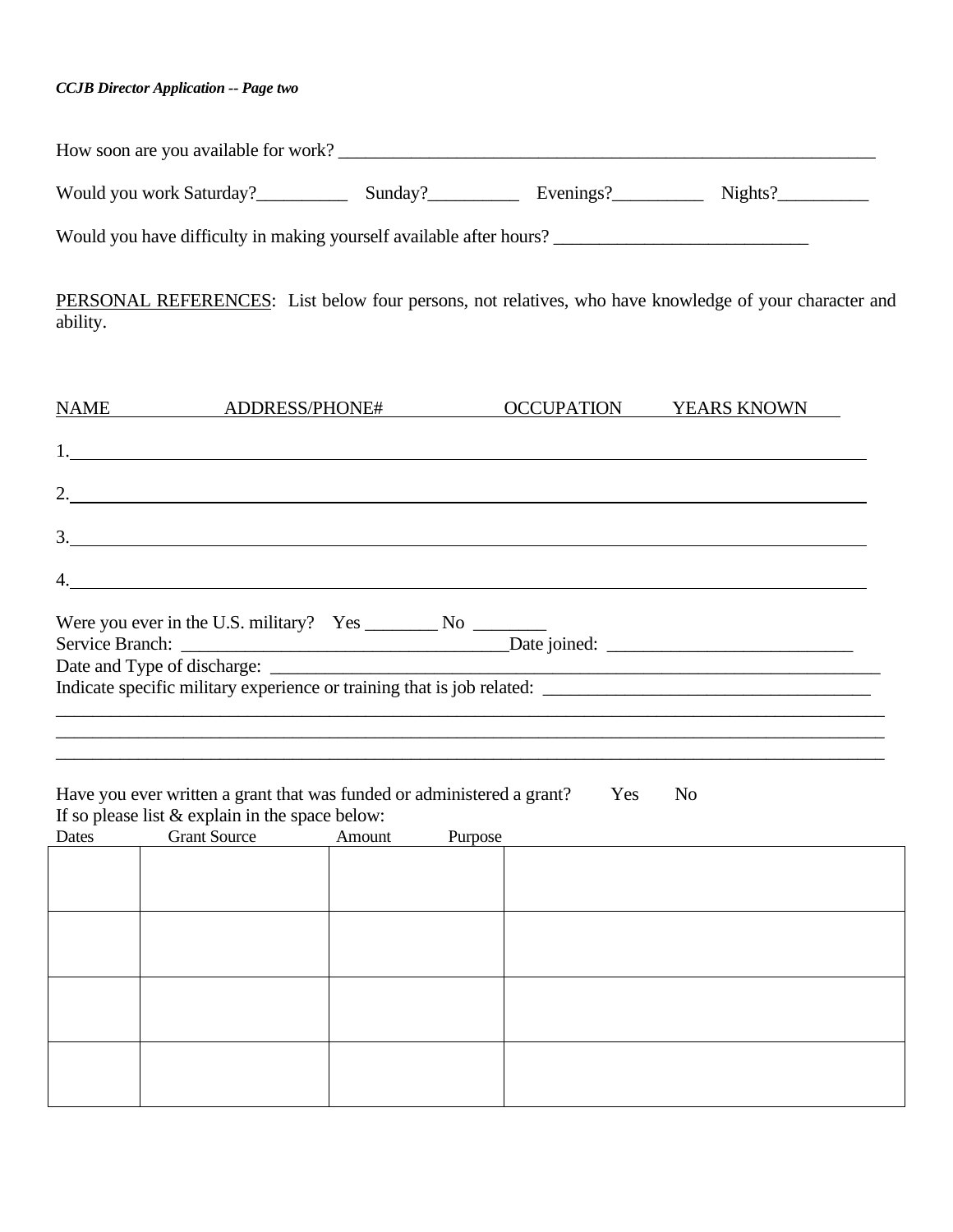#### *CCJB Application -- Page three*

**EMPLOYMENT HISTORY**: List your entire work experience record. Start with the present/most recent job. List promotions separately. Include service in the Armed Forces. List any self-employment. Under specific duties, describe the kind of work you did and the number and kind of employees you supervised, if any. For more space, use the back page. Attach additional sheets if necessary.

BE COMPLETE & SPECIFIC. PART OF YOUR RATING MAY BE BASED ON THE INFORMATION YOU GIVE BELOW.

| <b>LAST OR PRESENT JOB:</b> |            |  |
|-----------------------------|------------|--|
|                             |            |  |
|                             |            |  |
| Your Title                  |            |  |
|                             |            |  |
|                             |            |  |
|                             |            |  |
|                             |            |  |
|                             |            |  |
| Your Title                  |            |  |
|                             |            |  |
|                             |            |  |
|                             |            |  |
|                             |            |  |
|                             |            |  |
|                             | Your Title |  |
|                             |            |  |
|                             |            |  |
|                             |            |  |
|                             |            |  |
|                             |            |  |
| Your Title                  |            |  |
|                             |            |  |
|                             |            |  |
|                             |            |  |
|                             |            |  |
|                             |            |  |
| Your Title                  |            |  |
|                             |            |  |
|                             |            |  |
|                             |            |  |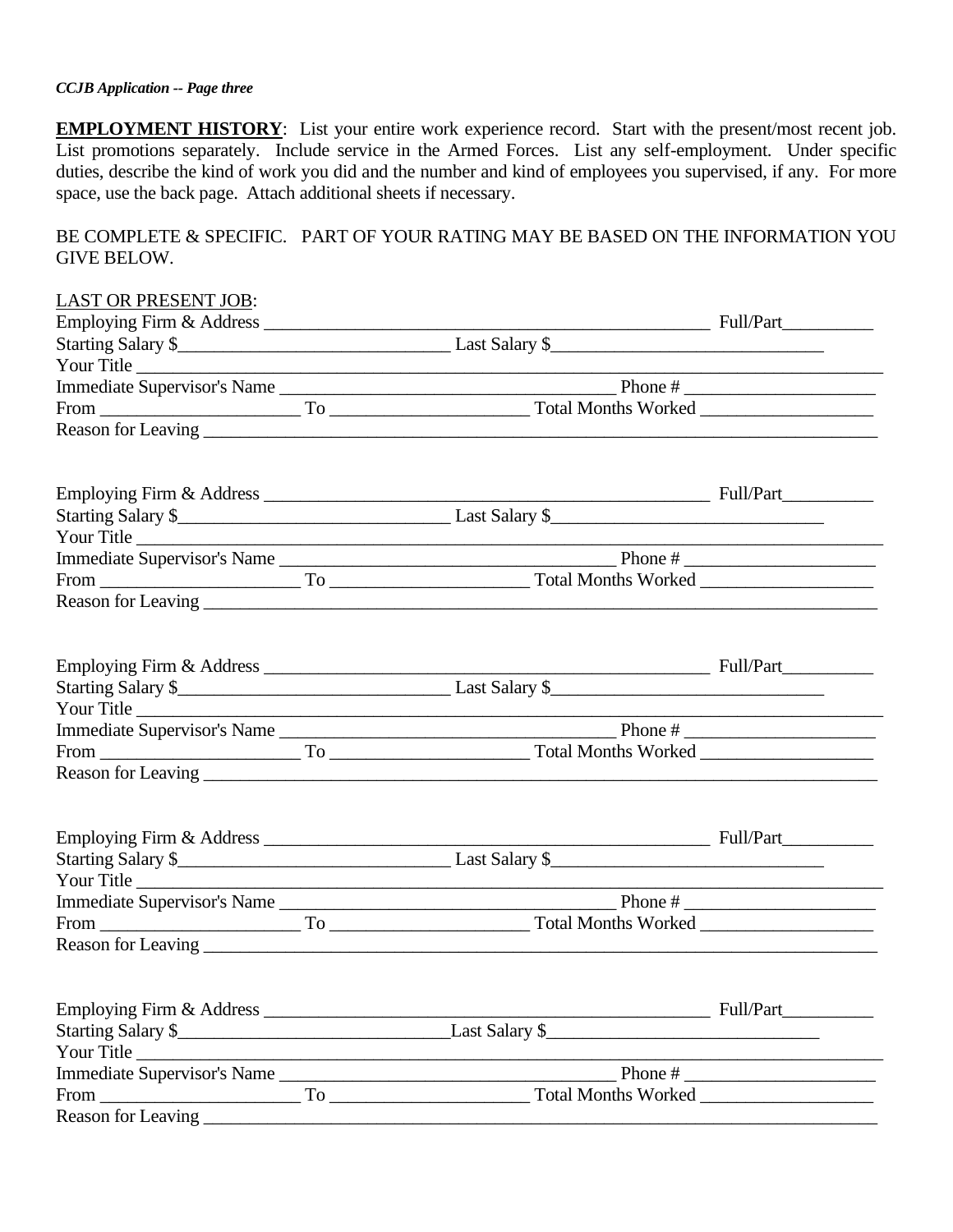## **CCJB** Application -- Page four

**EDUCATION:** (Please attach a photocopy of your diploma or GED. certificate and transcript)

| Name & Location<br>of School                                                                                                                                                                                                                                                                                                                                                  | Years<br>Completed | Diploma/Degree<br>Date Received | Major |
|-------------------------------------------------------------------------------------------------------------------------------------------------------------------------------------------------------------------------------------------------------------------------------------------------------------------------------------------------------------------------------|--------------------|---------------------------------|-------|
| School<br><u> 1989 - Johann Stein, mars an deus Amerikaansk kommunister (</u>                                                                                                                                                                                                                                                                                                 | 5678               |                                 |       |
| High<br><u> 1989 - Johann Stoff, amerikansk politiker (d. 1989)</u><br>School<br><u> 1989 - Johann Barbara, martin amerikan basar dan bagian dalam basar dalam basar dalam basar dalam basar dala</u>                                                                                                                                                                         | 9 10 11 12         |                                 |       |
| Collect(s)<br>University<br><u> 1989 - Johann Barbara, martxa alemaniar a</u>                                                                                                                                                                                                                                                                                                 | 1 2 3 4 5 6        |                                 |       |
| Trade,<br>Business or<br>School                                                                                                                                                                                                                                                                                                                                               | 1 2 3 4            |                                 |       |
| If not a high school graduate, do you have a GED? yes _________ no ___________ If yes, year obtained: ________________<br>List any special certificates, licenses, qualifications or interests pertinent to the position for which you are applying:                                                                                                                          |                    |                                 |       |
|                                                                                                                                                                                                                                                                                                                                                                               |                    |                                 |       |
| Indicate & describe any specialized courses completed:                                                                                                                                                                                                                                                                                                                        |                    |                                 |       |
| Statistics :<br><u> 1989 - Johann Stoff, amerikansk politiker (d. 1989)</u><br>Accounting:<br><u> 1989 - John Harry Harry Harry Harry Harry Harry Harry Harry Harry Harry Harry Harry Harry Harry Harry Harry H</u><br>Budgeting:<br><u> Alexandria de la contrada de la contrada de la contrada de la contrada de la contrada de la contrada de la c</u><br>Other (specify): |                    |                                 |       |

HOBBIES & INTERESTS: List below any hobbies, special interests or leisure time activities: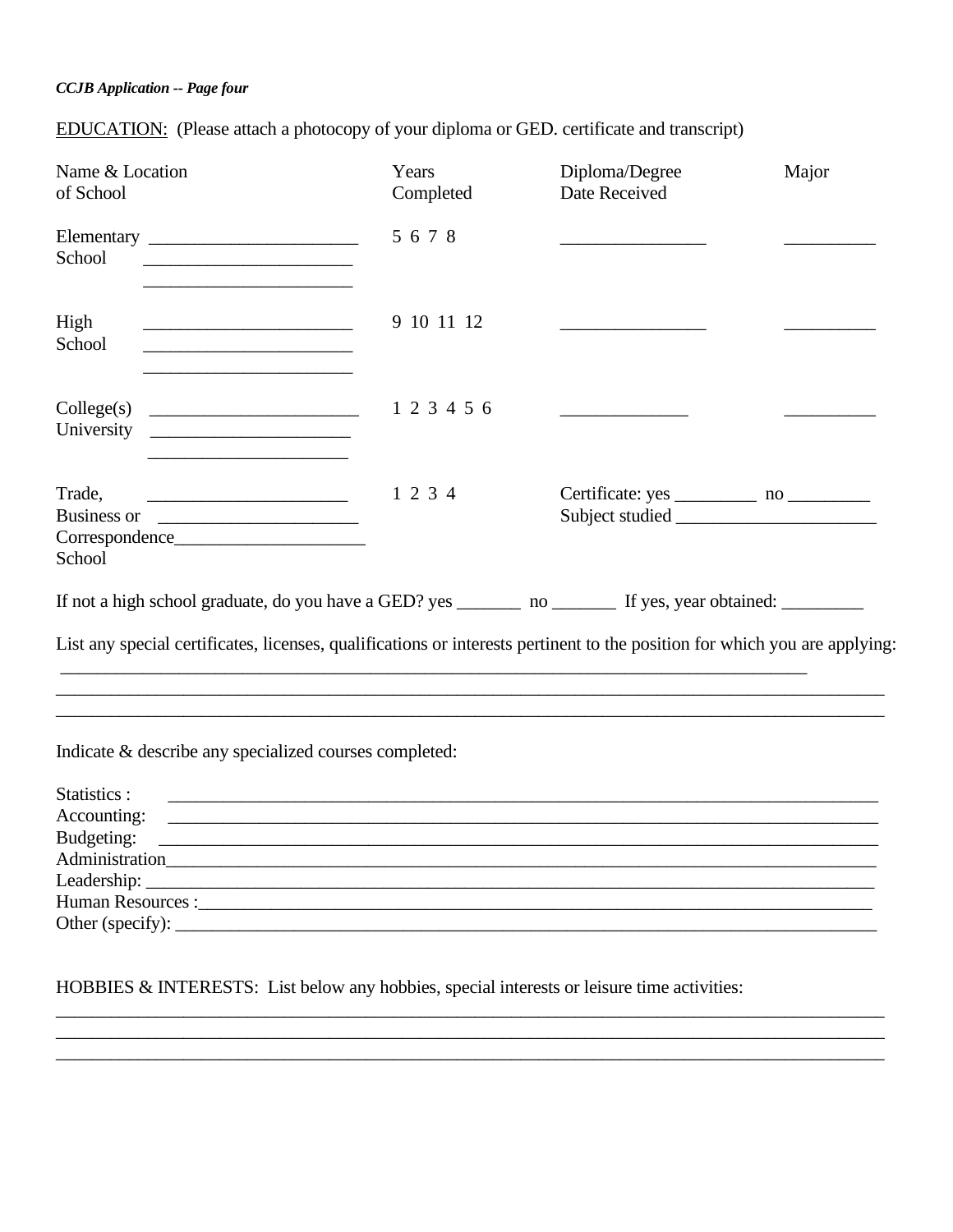EXPLANATIONS & ADDITIONAL INFORMATION: Use this space for any additional information or comments relative to your application. Attach additional sheets if more space is needed.